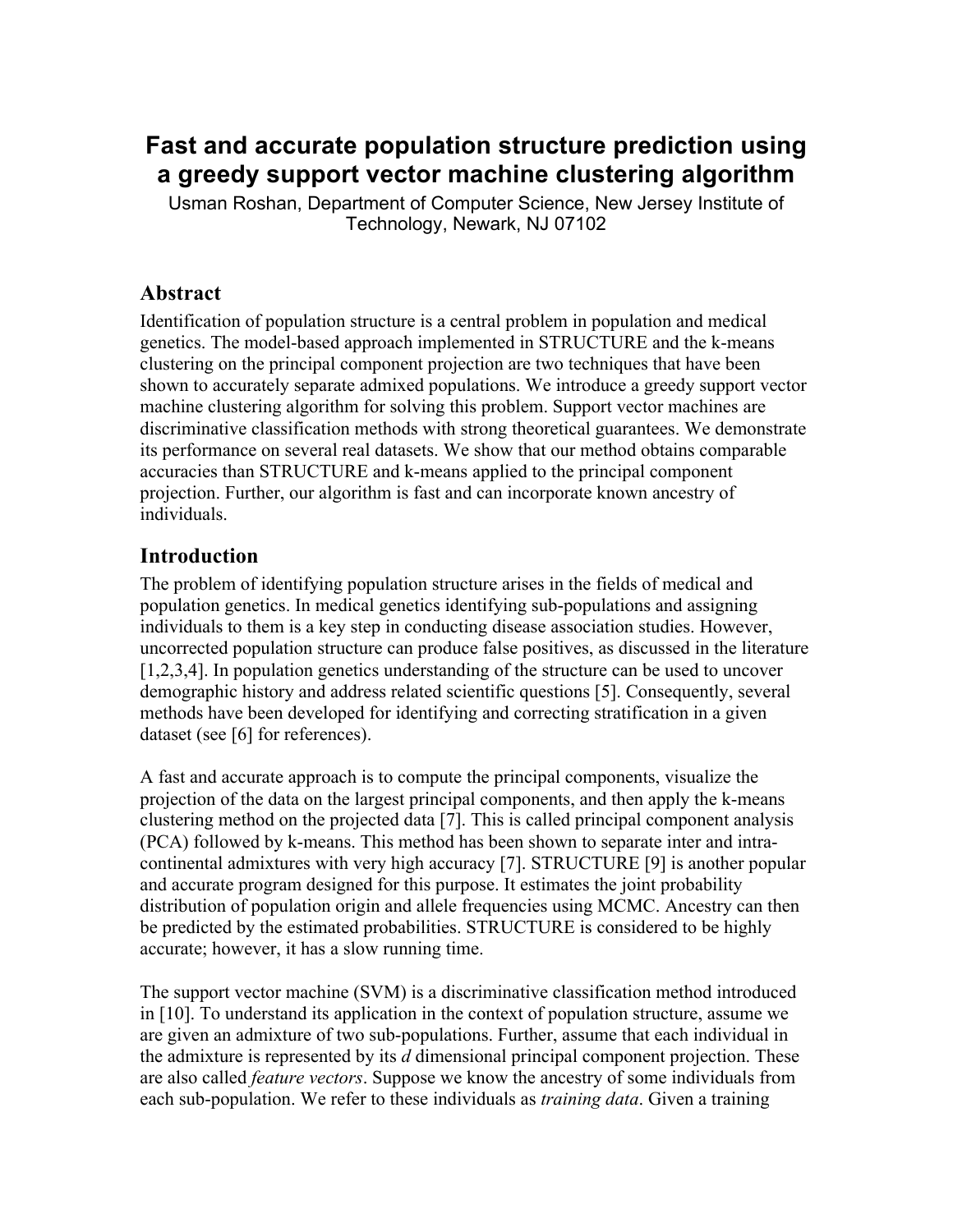dataset the support vector machine is defined by the optimal hyperplane separating them, i.e., the hyperplane that maximizes the minimum distance of all points to the plane. We show how training data can be estimated for SVMs if no prior ancestry is available.

SVMs carry strong theoretical guarantees from a statistical learning viewpoint: the SVM classifier has minimum error on the training set and at the same time minimizes overfitting [11]. SVMs have had impressive empirical performance in various bioinformatics problems (see [11,12,13,14] for references). Furthermore, using the kernel trick [11], SVMs can compute non-linear separators instead of a hyperplane.

We describe in this paper a greedy SVM clustering solution for identifying population structure. We compare it to PCA followed by k-means and the popular STRUCTURE program on several admixtures of multiple sub-populations. We show that the SVMclustering algorithm is highly accurate compared to the two methods and runs fast on large admixtures.

## **Results**

### **Experimental design**

We consider several real admixtures in this study obtained from various sources. We run both SVM-cluster and k-means on the PCA projection of each admixture. Each PCA projection was computed using the smartpca program of EIGENSOFT version 2.0 [15]. We use the top *k* principal components where *k* is the true number of clusters. Instead of the standard Euclidean k-means we use spherical k-means [25] that we find it to produce higher accuracies. Spherical k-means is similar to the original one except that each input vector is normalized to Euclidean norm one and the dot product is used as a measure of closeness. Following convention, the initial clustering for k-means is randomly chosen. Therefore we run k-means a 1000 times and report the accuracy of the run with the highest objective function value.

Due to running time considerations we run STRUCTURE only on the smallest admixture. We used STRUCTURE version 2.2 from the author's website. The output of STRUCTURE is a set of probabilities of the population origin of each individual. We compute a clustering from this by assigning each individual to the population with the higher probability.

Intuitively, we designed greedy SVM-clustering to add data points to an initial training set on which an initial SVM classifier is trained. With an initial SVM classifier it iteratively adds test points with the highest SVM discriminant values into the training set from the previous iteration. Throughout our experiments we use the e-sensitive loss function [11] with the tube width set to 0.1 and a polynomial degree four kernel. The initial training set is set to the k-tuple where (i.e. one individual from each predicted kmeans cluster) that maximizes the classifier margin. The maximum number of iterations is set to the size of the smallest k-means cluster on the admixture. SVM-clustering is fully described in the Methods Section.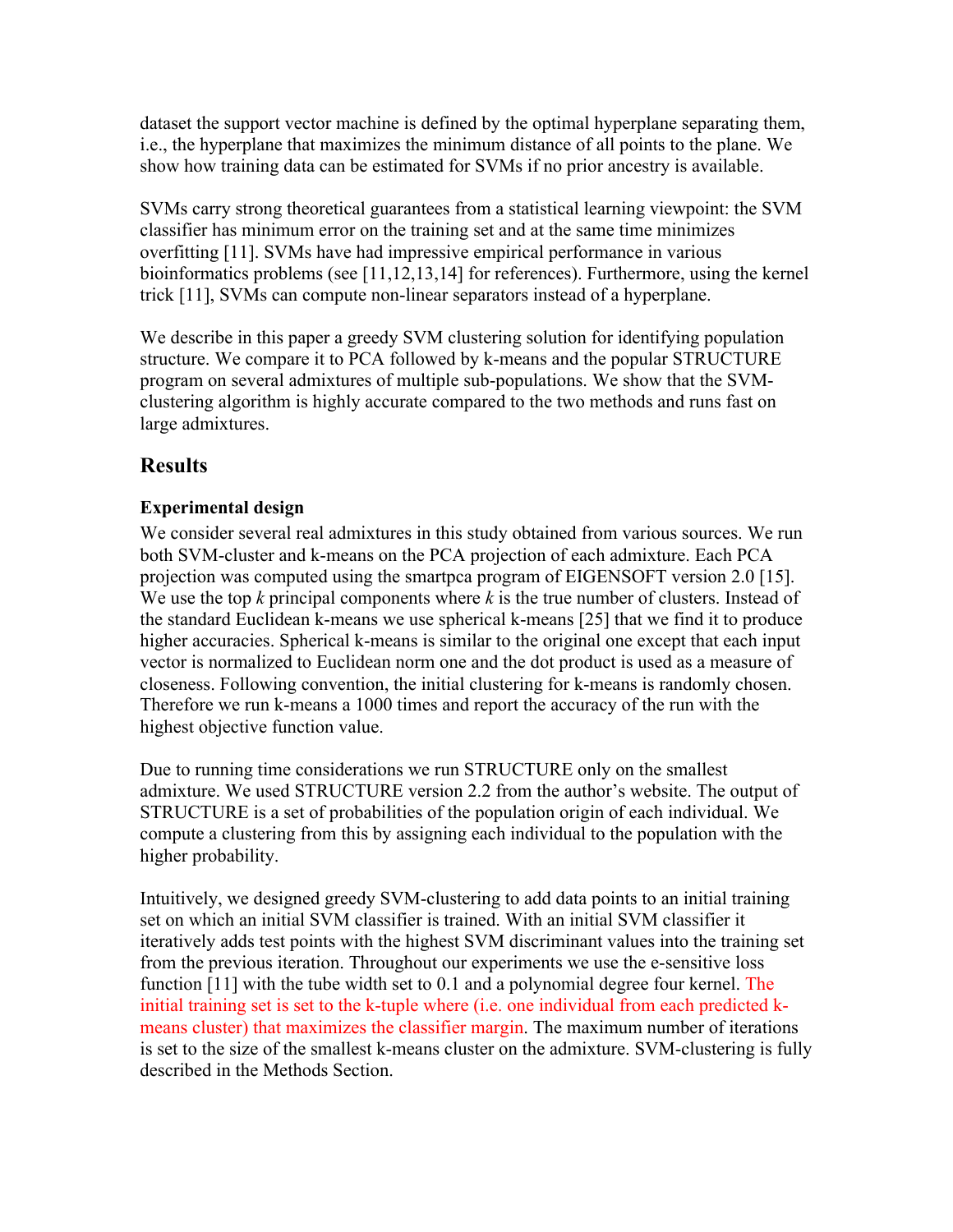We use the rand coefficient to measure accuracy of a clustering [27,28]. Given a clustering we can represent it by a matrix *C* in which  $C_i$ =1 iff *i* and *j* are in the same cluster and 0 otherwise. Let *T* and *C* be the matrices for the true and computed clusterings. Define  $n_{11}$  as the number of pairs  $(i,j)$  in which both  $T_{ij}=1$  and  $C_{ij}=1$  (and  $n_{00}$ ) similarly), and  $n_{10}$  and  $n_{01}$  where  $T_{ii}=1(0)$  and  $C_{ii}=0(1)$ . The rand coefficient is the ratio  $(n_{11}+n_{00})/(n_{11}+n_{00}+n_{01}+n_{10})$ . It ranges from zero to one; one indicates 100% accuracy while zero is 0% accuracy.

Finally, we run all analyses on dedicated 64 bit AMD Opteron 2.4 GHz processors.

#### **Admixtures containing two sub-populations**

We first illustrate the performance of SVM-clustering on some binary admixtures before studying the general case of separating *k* sub-populations. Consider first an admixture of South Indian Mala and Brahmins obtained from a large dataset provided by Mark Shriver [16]. This admixture has 8805 SNPs after removing missing entries. The PCA projection on the two largest principal components is shown in Figure 1(a).



We apply all three methods, SVM-clustering, k-means, and STRUCTURE on this admixture. As indicated by the solid line in Figure 2, k-means has an accuracy of 63%. We ran STRUCTURE several times and found a mean accuracy of 70% with standard deviation 11%.

Given the relatively few number of SNPs in this admixture we apply SVM-clustering to the genotype data instead of the PCA projection. Let *g* be each individual's set of sequenced SNPs and let  $g_i$  represent the  $i^{\text{th}}$  SNP.  $g_i$  can be  $AA$ ,  $AB$ , or  $BB$  where  $A$  and  $B$ are alphabetically ordered SNP bases. Following the encoding in [7] we define the feature vector *x* for *g* by setting  $x_i$  to +1 if  $g_i$  is AA, 0 if AB, and -1 if BB.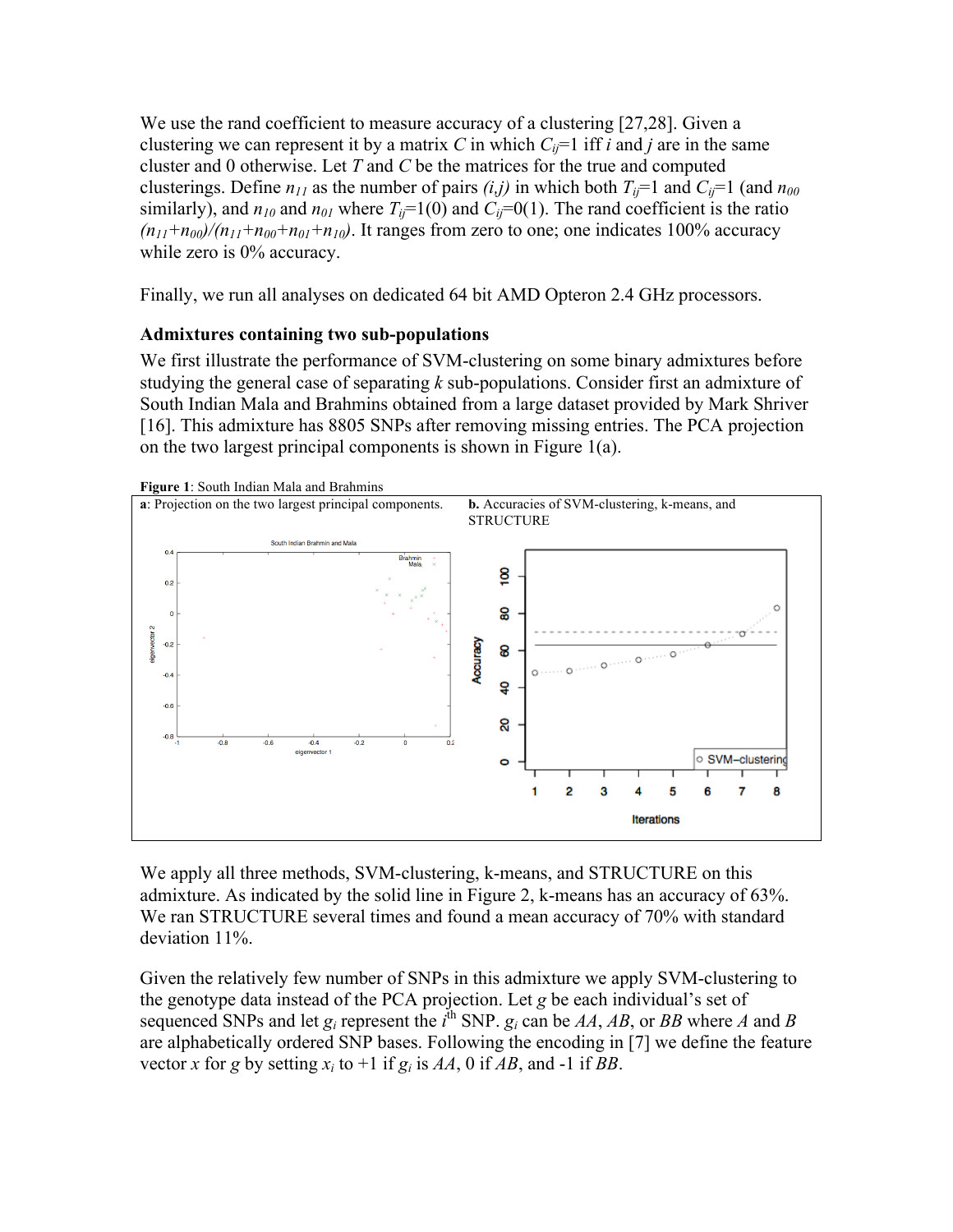SVM-clustering reaches 75% accuracy at the last iteration. Further, it finishes in 8 seconds whereas STRUCTURE takes on average 342 seconds (with a very small standard deviation).

Now consider a Bantu admixture of 8 individuals from South Africa and 12 from Kenya, This was obtained from the HGDP dataset [17] and contains 499,748 SNPs after removing missing entries. Figure 2 shows the projection of the data on the two largest principal components.



**Figure 2**: South African and Kenyan Bantu

Most of the individuals are clustered in two sets in the upper left of Figure 2(a). However, there are four individuals that are not part of the two main clusters. As Figure 2(b) shows k-means attains 67% accuracy and SVM-clustering 90% in the last iteration.

Our last binary admixture consists of 45 Japanese and 45 Chinese with 1,621,467 SNPs after removing missing entries. This was extracted from the HAPMAP project [26] and has been used in a previous study [7]. Figure 3 shows the PCA projection and the accuracy of k-means and SVM-clustering when applied to the PCA projection. Both kmeans and SVM-clustering attain the same accuracy of 98% due to the misclassification of a single outlier.

| <b>Figure 3:</b> Chinese and Japanese from HAPMAP project     |                                                    |
|---------------------------------------------------------------|----------------------------------------------------|
| <b>a:</b> Projection on the two largest principal components. | <b>b:</b> Accuracies of SVM-clustering and k-means |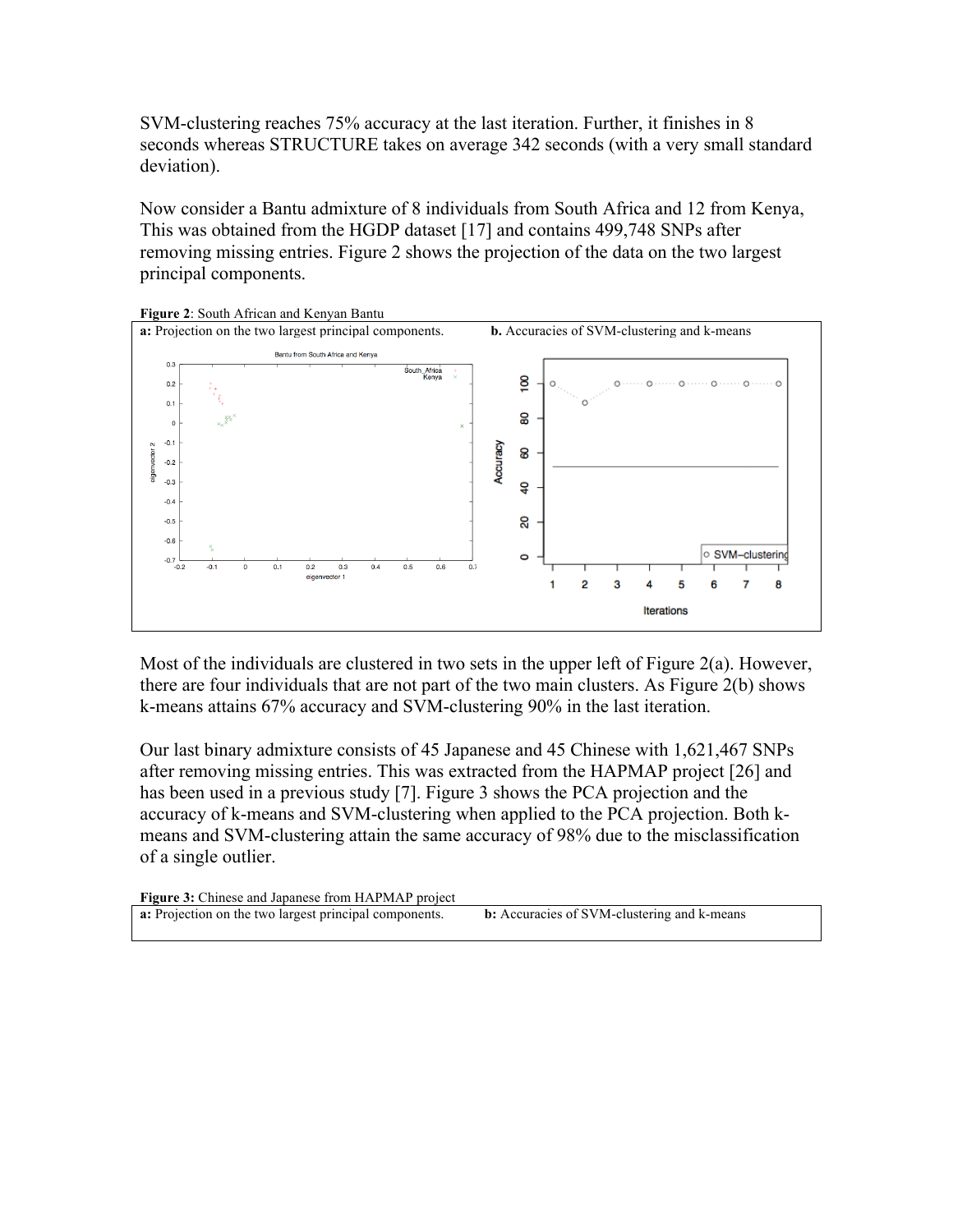

#### **Admixtures with several sub-populations**

We now look at three large admixtures containing several sub-populations. We begin with the admixture of all four East Asian sub-populations from the HGDP dataset [17]. This admixture contains 10 individuals from Cambodia, 15 from Siberia, 49 from China, and 16 from Japan, each with 459,188 SNPs after removing missing entries. The PCA projection on the top two principal components is illustrated in Figure 4(a).



Figure 4(b) shows the accuracy of SVM-clustering and k-means when applied to the projection on the top four principal components. SVM-clusering attains 95% accuracy. The high accuracy of SVM-clustering on this admixture can be illustrated by visualizing its clustering on the PCA projection. In Figure 5(b) we see that k-means misclassifies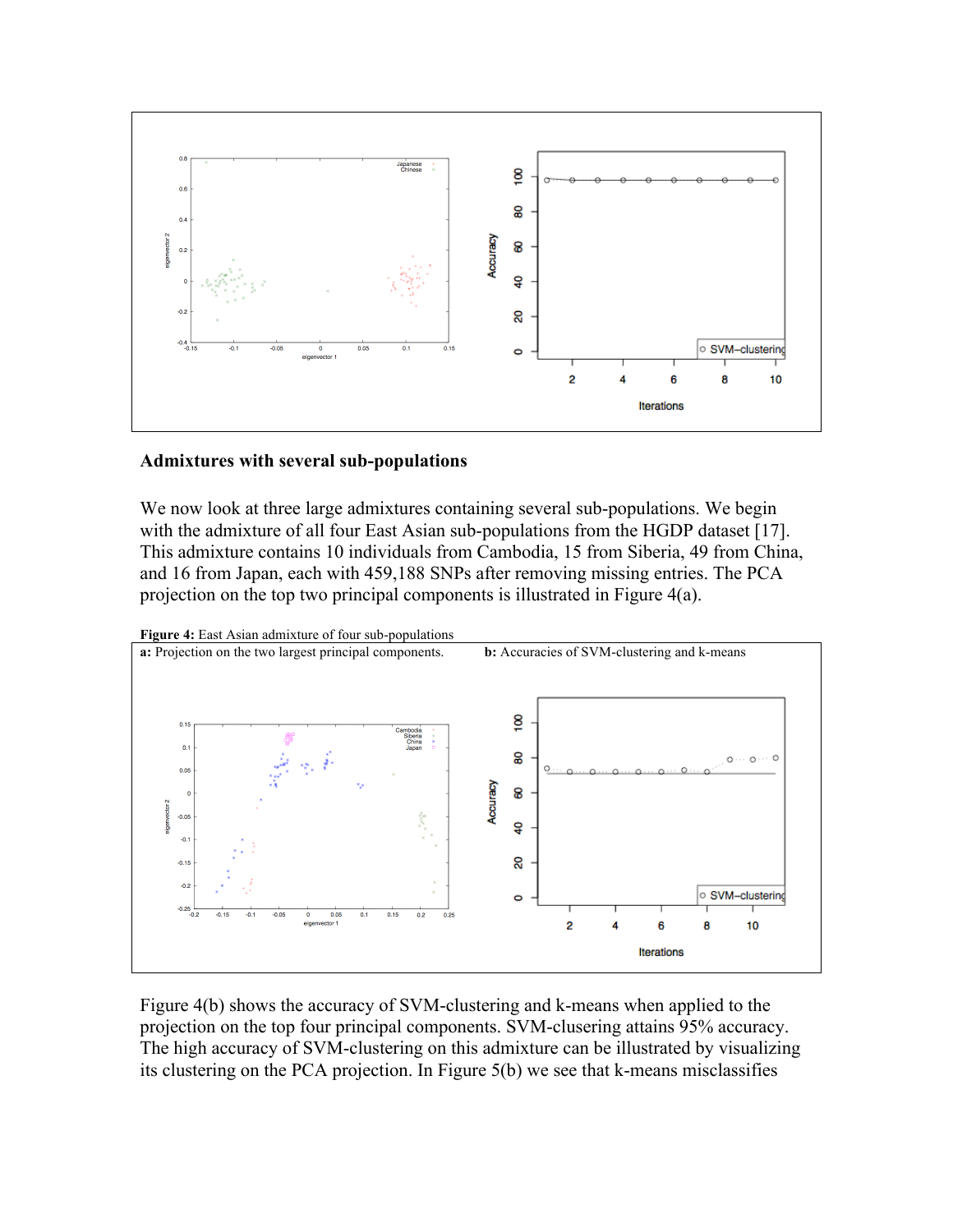most of the individuals of Chinese origin by grouping them together with Japanese. SVM-clustering on the other hand correctly classifies most of the Chinese individuals.



**Figure 5:** SVM-clustering and kmeans clusterings illustrated on the two dimensional PCA projection

We now consider the admixture of all individuals of African origin in the HGDP dataset [17]. This admixture contains 32 Biaka Pygmy individuals, 15 Mbuti Pygmy, 24 Mandenka, 25 Yoruba, 7 San from Namibia, 8 Bantu of South Africa, and 12 Bantu of Kenya. After removing missing entries there are 454,732 SNPs remaining. The PCA projection on the top two principal components is illustrated in Figure 6(a). The accuracies of both k-means and SVM-clustering on the top seven principal components is graphed in Figure 6(b).

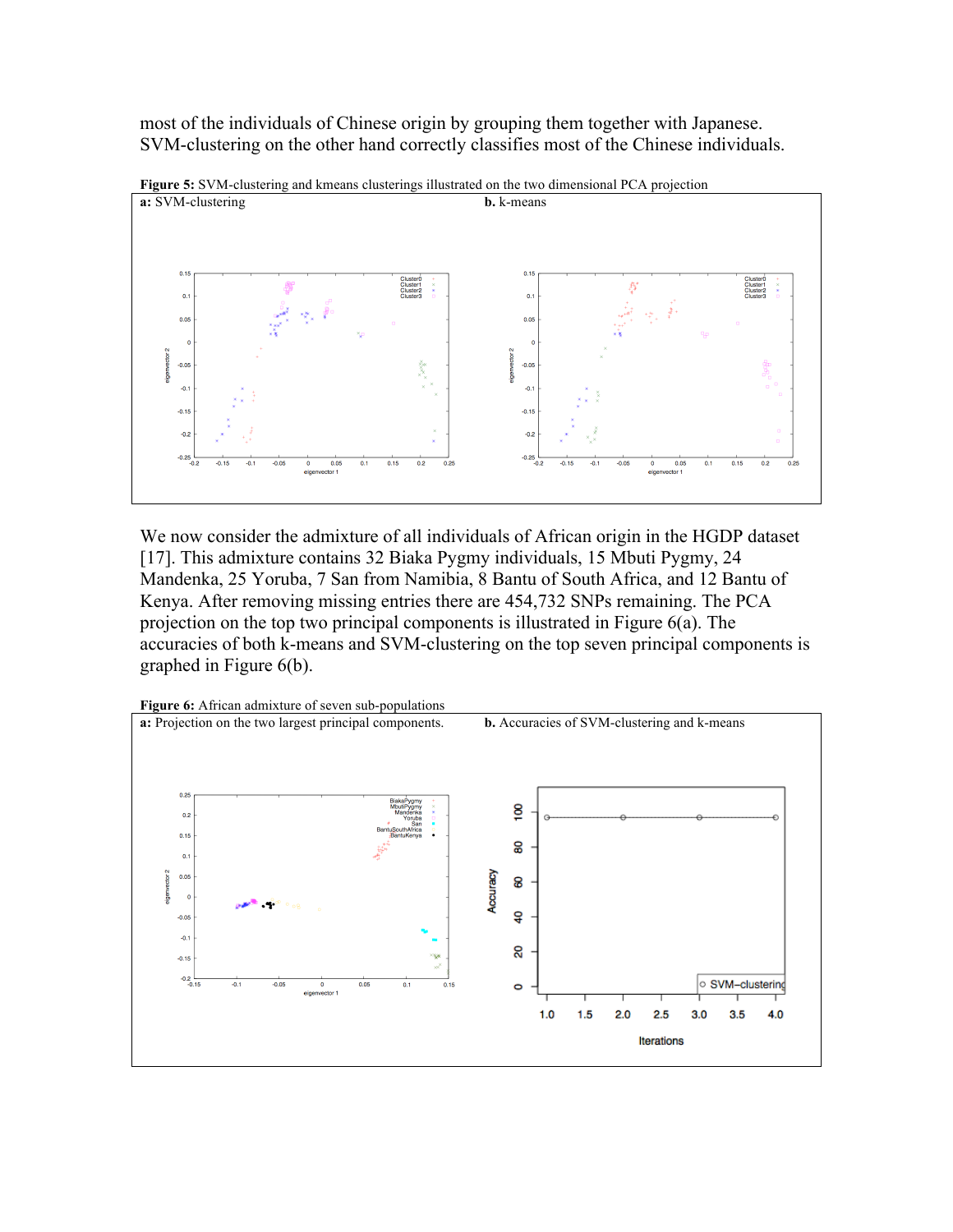Finally, we look at the entire HGDP dataset. After removing all missing entries we are left with 333,396 SNPs. HGDP has seven regions: 50 individuals from Central South Asia, 159 from Africa, 33 from Oceania, 146 from the Middle East, 31 from America, 90 from East Asia, and 88 from Europe. The PCA projection on the top two principal components is shown in Figure 7(a) and the accuracies of k-means and SVM-clustering on the top seven principal components in Figure 7(b).



#### **Figure 7:** Worldwide population of seven regions

#### **Discussion**

Our selection of initial training data for SVM-clustering is not guaranteed to be always correct, i.e. each individual is selected from a separate sub-population. It depends upon the PCA projection and the k-means clustering. However, empirically it performs very well on the admixtures considered here.

In practice the prior ancestry of several individuals from each sub-populations may be known in advance. The prior ancestry may also be estimated using non-automatic methods such as visualizing the PCA projection. This can be used to produce better initial SVM models for SVM-clustering, which in turn can be expected to perform better than the initial estimates that we use in this study.

The application of SVM-clustering to other problem domains remains to be determined. We can expect kernels specifically designed for this problem to perform better than polynomial ones used here. We also expect kernel PCA to produce more illustrative projections for separating clusters and consequently improve the accuracy of clustering algorithms. We intend to explore both of these questions in future work.

#### **Methods**

#### **Support vector machine background**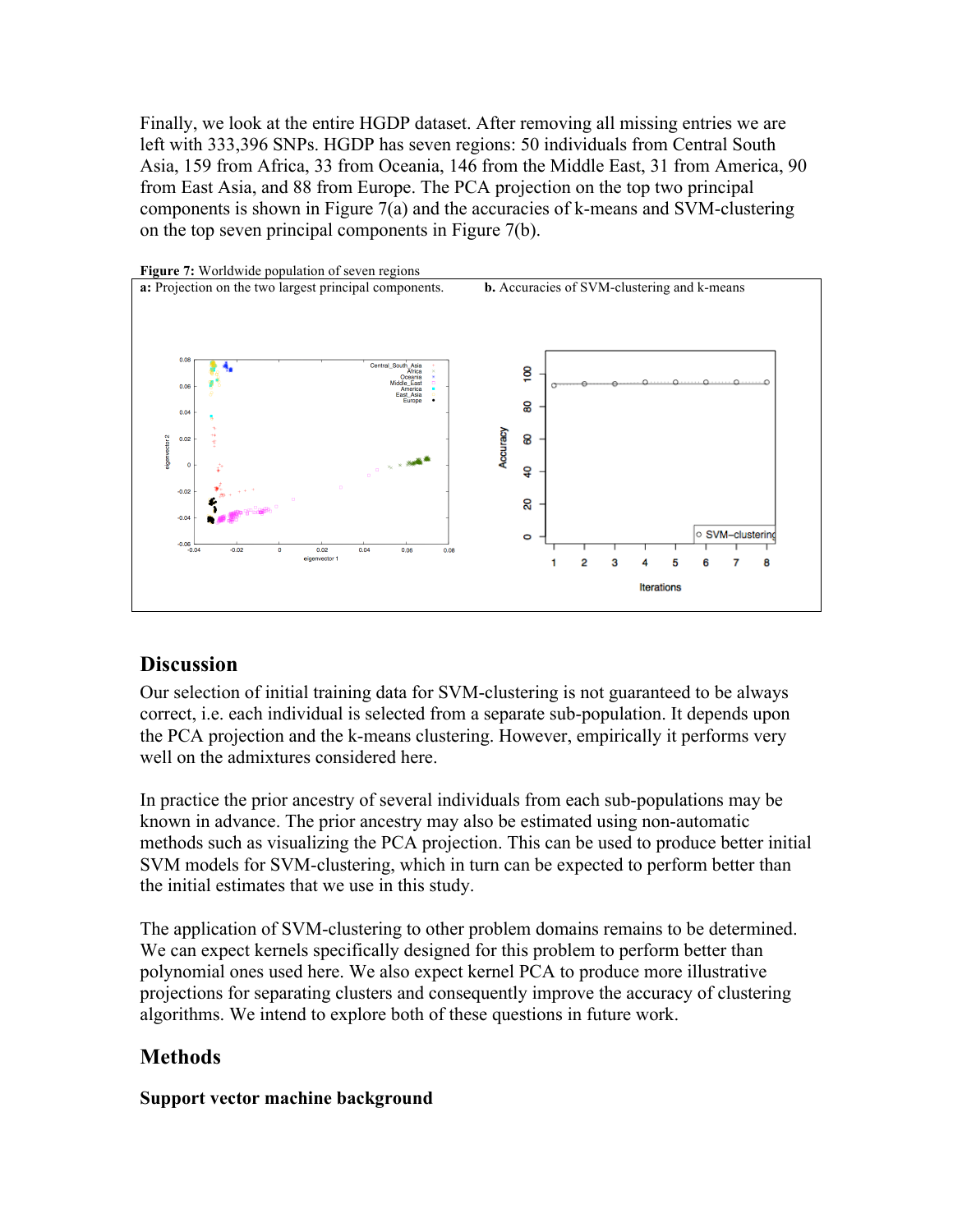#### *Optimally separating hyperplane*

Suppose we are given a set of *d* dimensional vectors  $x_i$  with labels  $y_i$ . We use the term feature space to describe the vector space that contains  $x_i$ . Each label  $y_i$  is +1 or -1 denoting the class  $x_i$  belongs to. Since the class membership of all  $x_i$  is known in advance, we call the set of  $x_i$  the training data. The support vector machine is defined by the optimally separating hyperplane between training data points (vectors) belonging to two classes. The direction of the hyperplane is defined by a vector *w* of dimension *d* and the distance to origin by a real number  $w_0$ . Both the parameters w and  $w_0$  can be found by solving the following problem using Lagrange multipliers and the KKT conditions [11]:

$$
\underset{w \in \mathbb{R}^d, w_0 \in \mathbb{R}}{\text{minimize}} \frac{1}{2} \|w\|^2 \text{ subject to } y_i(w^T x_i + w_0) \ge 1 \tag{1}
$$

The SVM classifier is then described by the function

$$
g(x) = w^T x + w_0 \tag{2}
$$

Maximizing the margin is the same as minimizing the *capacity* of the classifier (to avoid Given a point *x* whose class is unknown, the sign of  $g(x)$  predicts which class, i.e. which side of the hyperplane, *x* belongs to. The margin of the classifier is defined by  $2/||w||$ . overfitting). The optimization problem in (1) ensures this happens but at the same time is constrained to minimize the empirical error. Figure 7 illustrates the geometrical interpretation of SVMs for two-dimensional data [11,18].

**Figure 7:** Toy example of an optimal hyperplane separating points on a plane (illustrated by squares and circles). In the left example  $2/||w||$  denotes the margin of the classifier. Points on the margin are at a distance of  $1/||w||$ , i.e.  $g(x)=1$  or *-1* depending upon which side of the hyperplane they lie in. Maximization of the margin can be thought of as minimizing the capacity of the classifier. The example on the right shows one square misclassified and one circle inside the margin. This is the case when no hyperplane can separate the data points and therefore some points will be necessarily misclassified.



#### *Linearly inseparable data*

So far we have assumed that the training data is linearly separable by a hyperplane.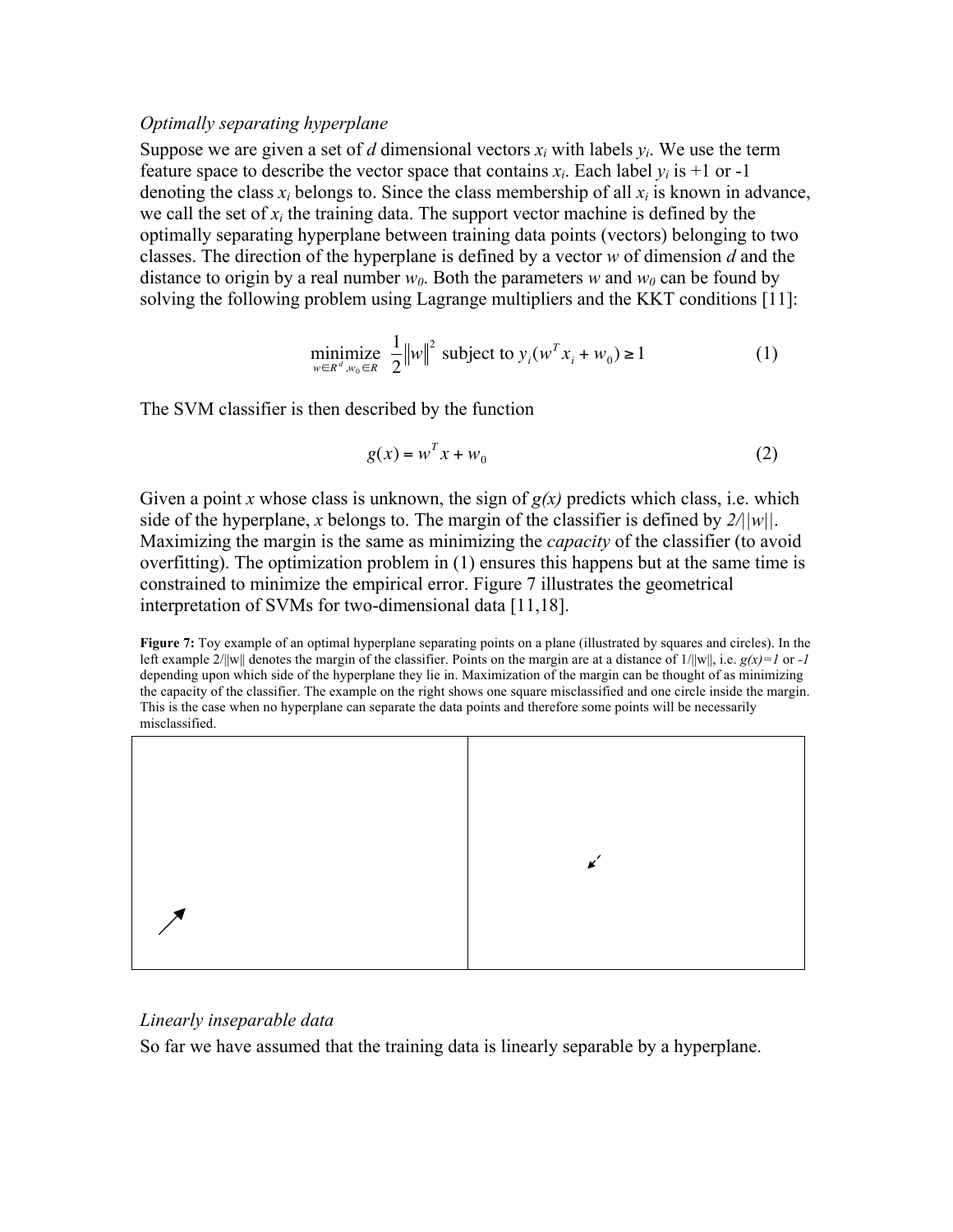If this is not the case (see Figure 7), as one may expect in practice, we add error terms and minimize them. This gives the following optimization problem that is normally solved in practice [11,18].

$$
\underset{w \in \mathbb{R}^d, w_0 \in \mathbb{R}}{\text{minimize}} \left( \frac{1}{2} \|w\|^2 + C \sum_i \xi_i \right) \text{subject to } y_i(w^T x_i + w_0) \ge 1 + \xi_i \text{ and } \xi_i \ge 0 \tag{3}
$$

Here *C* is a regularization parameter that we set to  $10<sup>6</sup>$ . We can also consider mapping each  $x_i$  in our feature space to a higher dimensional one where it is linearly separable.

Suppose we have a function  $\Phi(x)$  that maps each vector *x* to *z* where *z* may have more dimensions than *x*. This allows us to transform the feature space where there is no linear separator to a higher dimensional one where a linear separator may exist. Figure 8 illustrates a simple example. While this approach is very attractive for non-linear separation, it requires computing dot products in potentially many more dimensions and thus increases the running time. The *kernel trick* [11,18] allows us to keep the running time manageable.

**Figure 8**: The left figure shows data points that are linearly inseparable. The separator in the example is a circle. However, by the mapping  $(x, y) \rightarrow (\hat{x}^2, y^2)$  we can turn this into a linearly separable problem.



The polynomial kernel is defined by  $K(x_i, x_j) = (x_i^T x_j + 1)^d$  where *d* is the degree of the polynomial. We use a degree three polynomial kernel throughout this study.

#### *Support vector regression*

Finding the optimal hyperplane can also be viewed as finding  $w$  and  $w_0$  that minimize the regularized risk functional

$$
\frac{C}{n} \sum_{i=1}^{n} \max(0, 1 - y_i g(x)) + ||w||^2 \tag{4}
$$

support vector classifier described above.  $C$  is the regularization parameter described The first term in (4) is called the *loss function* and defines the *empirical error* on the training set [11]. The loss function in (4) is also called the *hinge loss* and is used in the earlier (3). The support vector regression problem is defined by using the ε*-sensitive* loss function instead of the hinge loss in (4). In regression we want to find *w* and  $w_0$  that minimize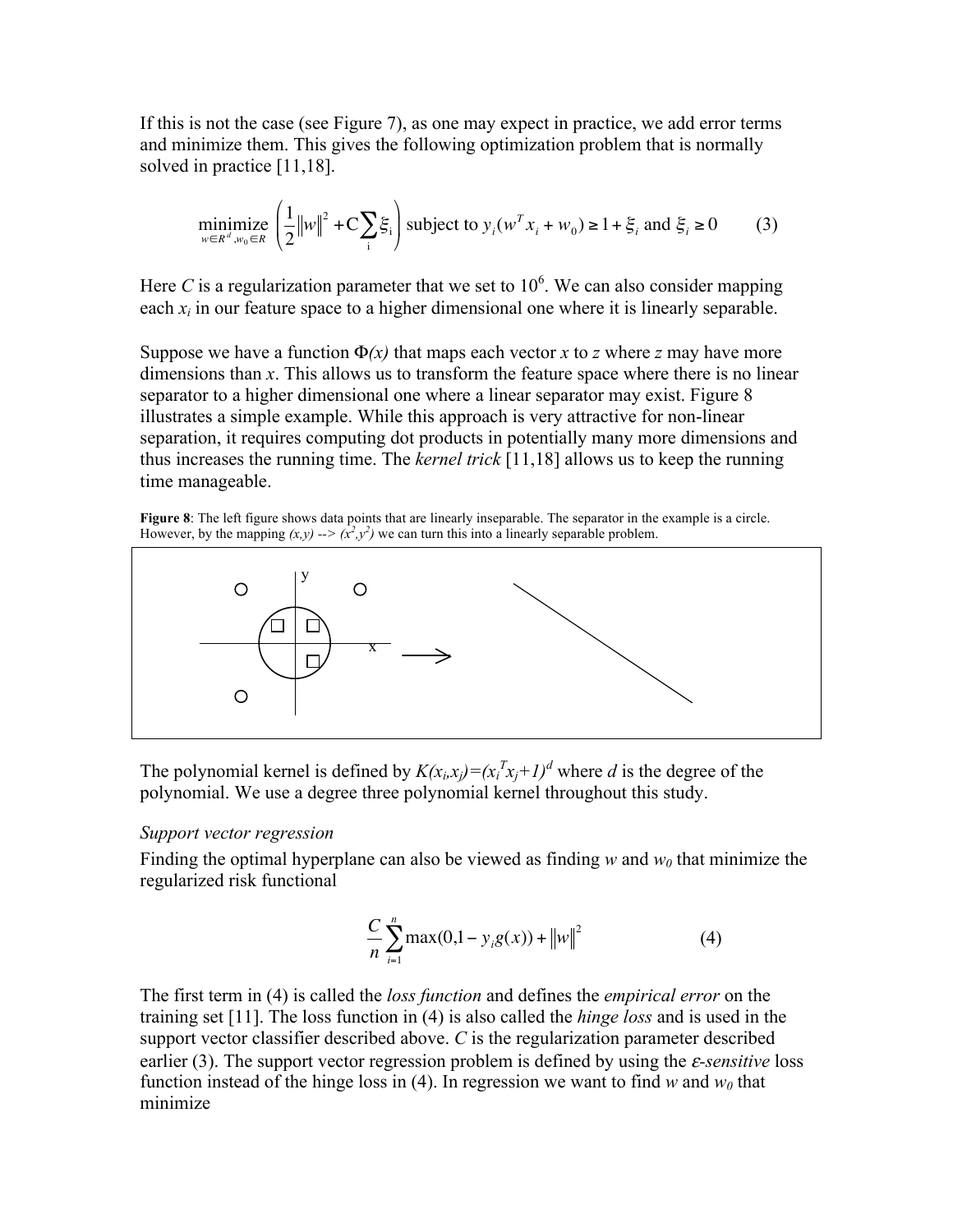$$
\frac{1}{n}\sum_{i=1}^{n} |y_i - g(x_i)|_{\varepsilon} + \lambda ||w||^2
$$
 (5)

where

$$
|x|_{\varepsilon} = \begin{cases} 0 & \text{if } |x| \leq \varepsilon \\ |x| - \varepsilon & \text{otherwise} \end{cases}
$$

 $\ddot{\phantom{0}}$ and  $g(x)$  is the same as defined earlier. We use the  $\varepsilon$ -sensitive loss function throughout this study with ε set to zero. In practice we find e-sensitive to be slower than

#### **Support vector machine clustering algorithm**

Previous clustering algorithms based on support vector machines explicitly search for the labeling of individuals that maximize the margin  $(1/||w||)$  [19,20,21]. We applied the best of these methods, an iterative maximum margin algorithm [21], to the problem considered here and found that it did not lead to comparable performance to SVMclustering or STRUCTURE and PCA-kmeans.

Our procedure learns an SVM classifier from an initial training dataset and greedily improves it. At each step it adds test data points to the initial training set that have the highest discriminant values (in absolute terms). Consider an admixture of two subpopulations. In each iteration we pick *i* individuals with the highest SVM discriminant values and *i* with the lowest values. We set the ancestry of the top *i* individuals to one sub-population and the bottom *i* to the other one and replace the original training set with these *2i* individuals. Note that our ancestry settings may be different from the predicted ancestry of these individuals by the SVM classifier. Figure 9 describes the algorithm in full detail.

Our algorithm requires that some individual ancestry be known a priori. If prior ancestry of some individuals in the population is known then that can be specified. Let us look at the parameters of SVM-clustering in relation to this study. Variable *s*, which specifies the maximum number of iterations, is set to the size of the smallest k-means cluster on the PCA projection. Variable *inc*, which specifies the increment parameter, is set to one. The initial training dataset is set to the k-tuple of individuals (i.e. one individual from each predicted k-means cluster) out of  $10<sup>5</sup>$  randomly selected k-tuples that minimize the SVM model complexity (i.e. ||*w*||) under the polynomial degree three kernel.

We implement our algorithm using Perl scripts. All datasets and our code is available online at http://www.cs.njit.edu/usman/SVMclustering. Several packages exist for computing SVMs [23]. We use a fast C implementation called SVM\_light [24] for learning the model and classifying the data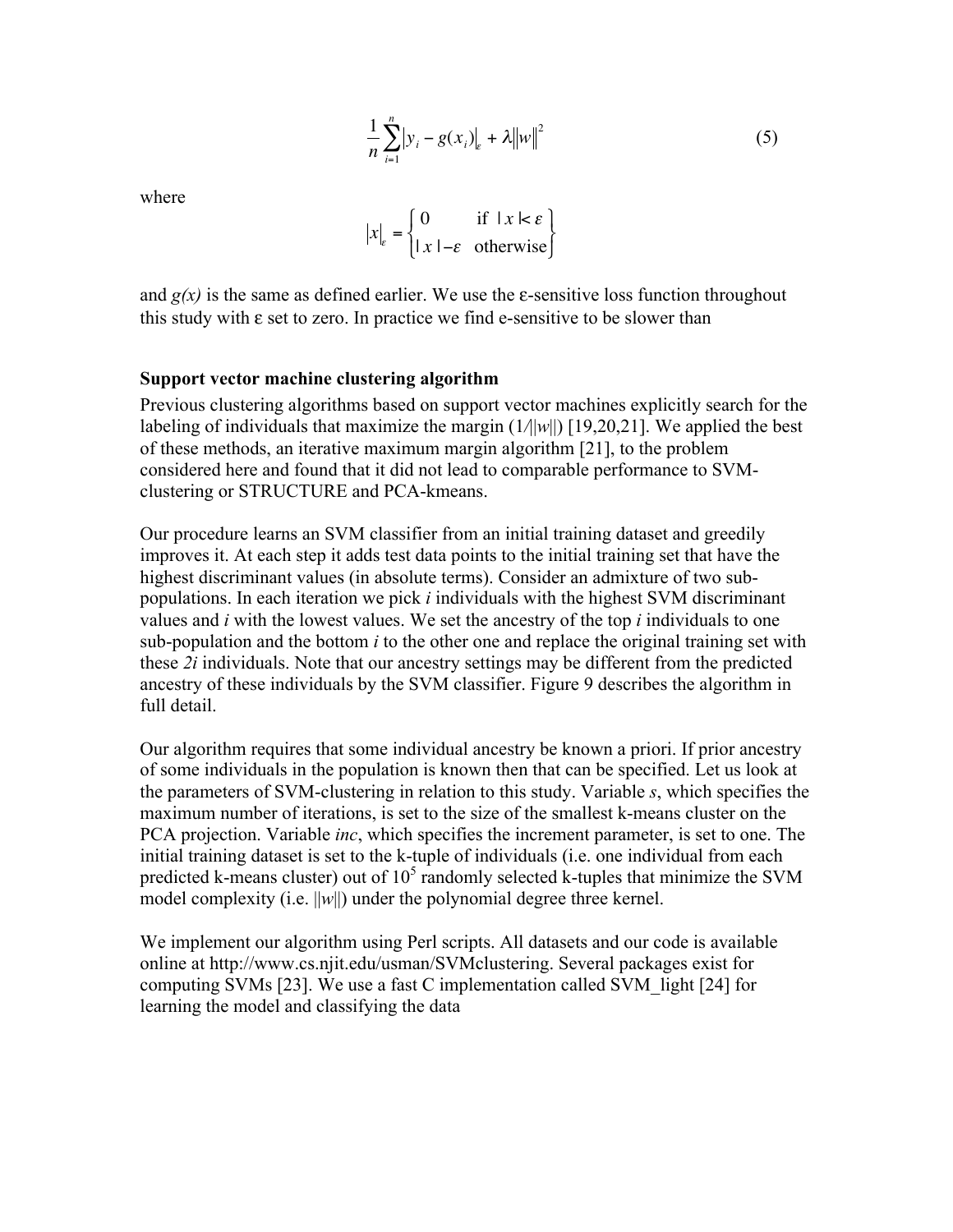**Figure 9**: The SVM clustering algorithm for separating admixtures of *k* sub-populations

| SVM clustering algorithm for admixture of k sub-populations                                                |  |
|------------------------------------------------------------------------------------------------------------|--|
| Input:                                                                                                     |  |
| $k$ (number of sub-populations)<br>٠                                                                       |  |
| $U_t$ (training dataset; contains t training points from each sub-population)                              |  |
| $T$ (set of all individuals to be clustered)<br>$\bullet$                                                  |  |
| <i>inc</i> (increment parameter; <i>inc</i> < <i>s</i> )<br>$\bullet$                                      |  |
| $s$ (stop parameter)                                                                                       |  |
| Output: clustering of individuals into their respective sub-populations                                    |  |
| Algorithm:                                                                                                 |  |
| For each $j=1k$ form the training set $U_j$ as follows:                                                    |  |
| For each point in $U_t$ , set its label to +1 if it is from sub-population j and -1 otherwise.<br>$\Omega$ |  |
| For each $j=1k$ learn SVM models $M_i$ from training data $U_i$ .                                          |  |
| Initialize $i=t+inc$ and repeat until $i=s$<br>$\bullet$                                                   |  |
| Sort SVM discriminant values in each of the $k$ SVM models obtained previously.<br>$\Omega$                |  |
| For each $j=1k$ form the new training set $U_j$ as follows:<br>$\circ$                                     |  |
| Set label of points with <i>i</i> highest SVM discriminant values from the $jth$ SVM                       |  |
| model to $+1$                                                                                              |  |
| Similarly, find points with the <i>i</i> highest SVM discriminant values in each of<br>$\blacksquare$      |  |
| the other SVM models (excluding the $jth$ one) and set their labels to -1. (Note                           |  |
| that our assigned labels of these points may be different from their predicted                             |  |
| label by the classifier.)<br>For each $j=1k$ learn SVM models $M_i$ from training data $U_i$ .             |  |
| $\circ$<br>Set $i=i+inc$<br>$\Omega$                                                                       |  |
| Form a final clustering from the $k$ final SVM models as follows:                                          |  |
| Compute $k$ classifications on $T$ each using one of the $k$ SVM models<br>$\circ$                         |  |
| Assign point p to sub-population j if its discriminant value is largest under the $jth$<br>$\circ$         |  |
| SVM model                                                                                                  |  |
|                                                                                                            |  |
|                                                                                                            |  |

The algorithm is fast in practice in practice because the baseline SVM programs for learning and classification are both fast. This also makes the estimation of the initial training set very fast. Furthermore, SVM-clustering is applied on the PCA projection instead of the full genotype data that has a much higher dimension.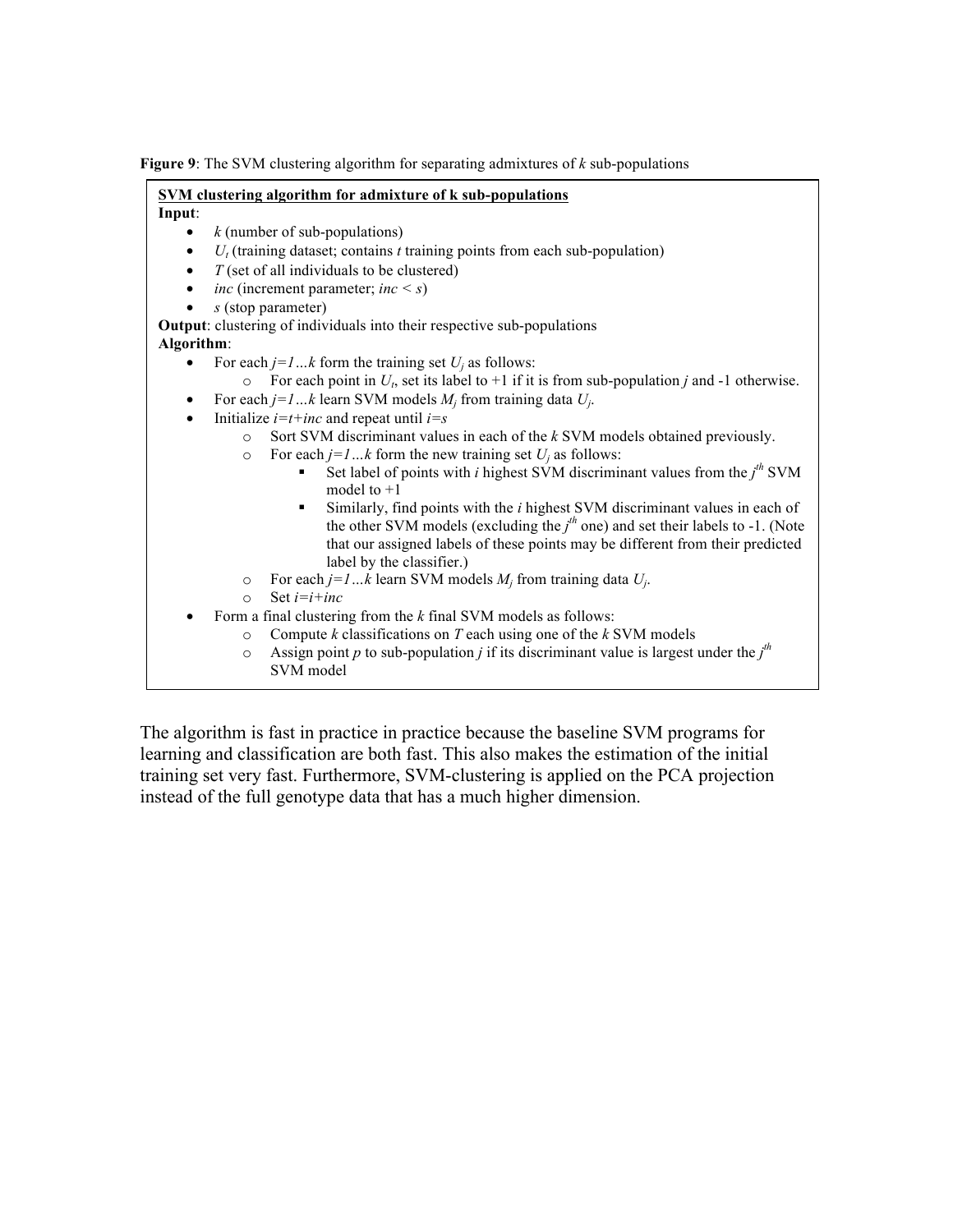### **Conclusion**

We present an SVM-clustering algorithm and demonstrate its performance on real data. Our results show that SVM-clustering is a fast and accurate method for uncovering structure of large and hard admixtures.

### **Acknowledgements**

Computational experiments were performed on the CIPRES cluster supported by NSF award 0331654. We thank the CIPRES team and system administrators at the San Diego Supercomputing Center for their support. We also thank Eran Halperin for motivating discussions on the population structure prediction problem.

### **References**

1. Ziv E, Burchard E (2003) Human population structure and genetic association studies. Pharmacogenomics 4: 431–441.

2. Marchini J, Cardon L, Phillips M, Donnelly P (2004) The effects of human population structure on large genetic association studies. Nat Genet 36: 512–517.

3. Campbell C, Ogburn E, Lunetta K, Lyon H, Freedman M, et al. (2005) Demonstrating stratification in a European American population. Nat. Genet 37: 868–872

4. Devlin B, Roeder K (1999) Genomic control for association studies. Biometrics 55: 997–1004 5. Cavalli-Sforza L, Feldman M (2003) The application of molecular genetic approaches to the study of human evolution. Nat Genet 33: 266–275.

6. Tsai H, Choudhry S, Naqvi M, Rodriguez-Cintron W, Burchard E, et al. (2005) Comparison of three methods to estimate genetic ancestry and control for stratification in genetic association studies among admixed populations, *Hum Genet* 118: 424–433.

7. Paschou P, Ziv E, Burchard EG, Choudhry S, Rodriguez-Cintron W, et al. (2007) PCA-Correlated SNPs for Structure Identification in Worldwide Human Populations. *PLoS Genetics* 3(9): e160 doi:10.1371/journal.pgen.0030160

8. Allocco D.J., Song Q, Gibbons G.H., Ramoni M.F., Kohane I.S. (2007) Geography and genography: prediction of continental origin using randomly selected single nucleotide polymorphisms. *BMC Genomics*, 8:68.

9. Pritchard J, Stephens M, Donnelly P (2000) Inference of population structure using multilocus genotype data. *Genetics* 155: 945–959.

10. Vapnik, V.N., 1998. Statistical Learning Theory. Wiley, New York.

11. Scholkopf, B., & Smola, A. (2002). Learning with kernels. Cambridge, MA, MIT Press.

12. Support Vector Machine Classification of Microarray Gene Expression Data, Michael P. S. Brown

William Noble Grundy, David Lin, Nello Cristianini, Charles Sugnet, Manuel Ares, Jr., David Haussler

13. Gene Selection for Cancer Classification using Support Vector Machines, I. Guyon, J. Weston, S. Barnhill and V. Vapnik, *Machine Learning* 46(1/3): 389-422, January 2002

14. A discrimitive framework for detecting remote protein homologies, T. Jaakkola, M. Diekhans, and D. Haussler, *Journal of Computational Biology*, Vol. 7 No. 1,2 pp. 95-114, (2000)

15. Patterson N, Price A, Reich D (2006) Population structure and eigenanalysis. PLoS Genet 2: e190. doi:10.1371/journal.pgen.0020190 Sacramento river chinook salmon. Genetics 151: 1115–1122.

16. Shriver MD, Mei R, Parra EJ, Sonpar V, Halder I, et al. (2005) Large-scale SNP analysis reveals clustered and continuous patterns of human genetic variation. Hum Genomics 2: 81–89.

17. M Jakobsson, SW Scholz, P Scheet, JR Gibbs, JM VanLiere, H-C Fung, ZA Szpiech, JH Degnan, K Wang, R Guerreiro, JM Bras, JC Schymick, DG Hernandez, BJ Traynor, J Simon-Sanchez, M Matarin, A Britton, J van de Leemput, I Rafferty, M Bucan, HM Cann, JA Hardy, NA Rosenberg, AB Singleton (2008) Genotype, haplotype and copy-number variation in worldwide human populations. *Nature* 451: 998- 1003.

18. Alpaydin, E. (2004) Introduction to Machine Learning, MIT Press